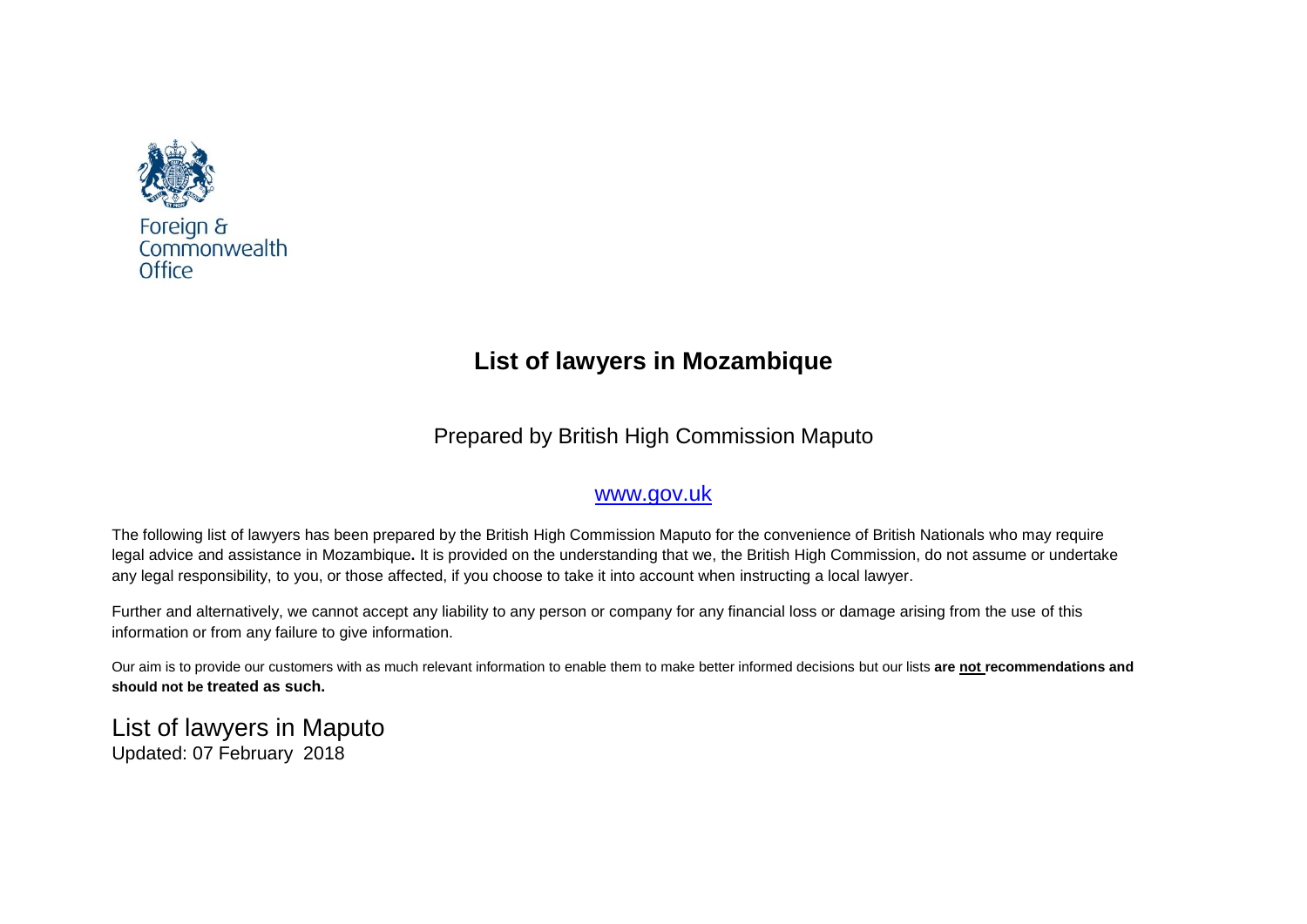(This list is in alphabetical order (following Honorary Legal Advisor's details).

#### **Dr. António Jorge Ucucho & Pedro Abreu**

**Av. Eduardo Mondlane No. 167, Edifício da UCM – Faculdade de Economia e Gestão, 2ᵒ andar, Porta No. 148/150, Bairro da Ponta Gêa, Beira | Mobile: +258 84 309 3090 / +258 82 509 5090 | E-mail: [pedro.abreu@ju-padvogados.com;](mailto:pedro.abreu@ju-padvogados.com) [abreuadvogado@tdm.co.mz](mailto:abreuadvogado@tdm.co.mz)**

**This company has told us the following things:**

- $\bullet$  they have English speaking staff
- specialisations are in Labour Law; Civil Rights; Comercial and Family Law
- they have experience of representing British nationals
- staff speak Portuguese and English
- if necessary, they can travel to any part of the country in accordance with the client regarding costs
- they don't have international offices

#### **Dr. Benjamim Alfredo (General Practice & Legal Consultancy)**

**Av. 24 de Julho, 1860 1ᵒ andar, P.O Box 702, Maputo | Tel: +258 21 300830 | Fax: +258 21 300794 | Mobile: +258 82 304 8640 | E-mail: [balf@tvcabo.co.mz](mailto:balf@tvcabo.co.mz)**

**This company has told us the following thing:**

- they have English speaking staff
- specialisations are in Legal-economic, Administrative, Tax, Criminal and Civil Law
- they have experience of representing British nationals
- staff speak Portuguese and English
- they cover whole country
- they don't have international offices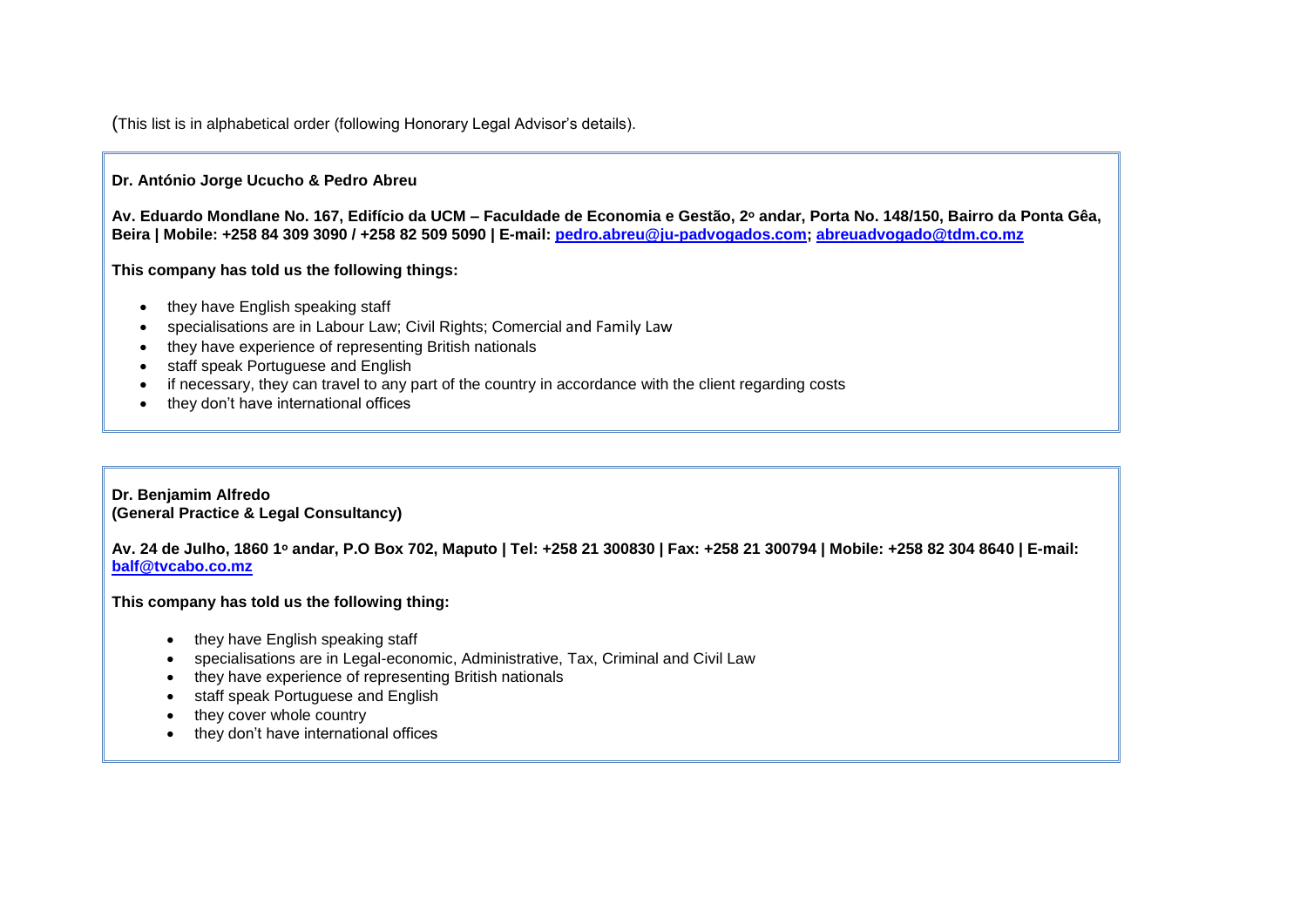#### **CGA – Couto, Graça e Associados**

**Av. 24 de Julho, No. 7, 7ᵒ andar, Polana Shopping, Maputo | Tel: +258 21 496900 | Fax: +258 21 496802 | Mobile: +258 82 304 4266 | Email: [cga@cga.co.mz](mailto:cga@cga.co.mz) | Website: [www.cga.co.mz](http://www.cga.co.mz/)**

This company has told us the following things:

- they have English speaking staff
- they are affiliated to Mozambique Bar Association
- specialisations are in Labour Law; Commercial Law, Contracts, Corporate, Litigation and Corporate/Company Law
- they have experience of representing British nationals
- staff speak Portuguese, English and French
- they cover whole country
- they are associated with an office in Portugal (Quatro Casas)

#### **FL & A Advogados - Dra. Maria Fernanda Lopes**

**Rua Frente de Libertação de Moçambique, No. 224; Maputo | Tel: +258 21 496974 | Fax: +258 21 496975 | Mobile: +258 82 301 5704 | Email: [geral.maputo@fla.co.mz;](mailto:geral.maputo@fla.co.mz) [Fernanda.lopes@fla.co.mz](mailto:Fernanda.lopes@fla.co.mz) | Website: [www.fla.co.mz](http://www.fla.co.mz/)**

#### **This company has told us the following things:**

- they have English speaking staff
- they are affiliated to Mozambique Bar Association
- specialisations are in Labour Law; Commercial Law; Foreign Investiment; Land and Property
- they have experience of representing British nationals
- staff speak Portuguese, English and several local languages
- they cover whole country (travel expenses on customer account)
- don't have international offices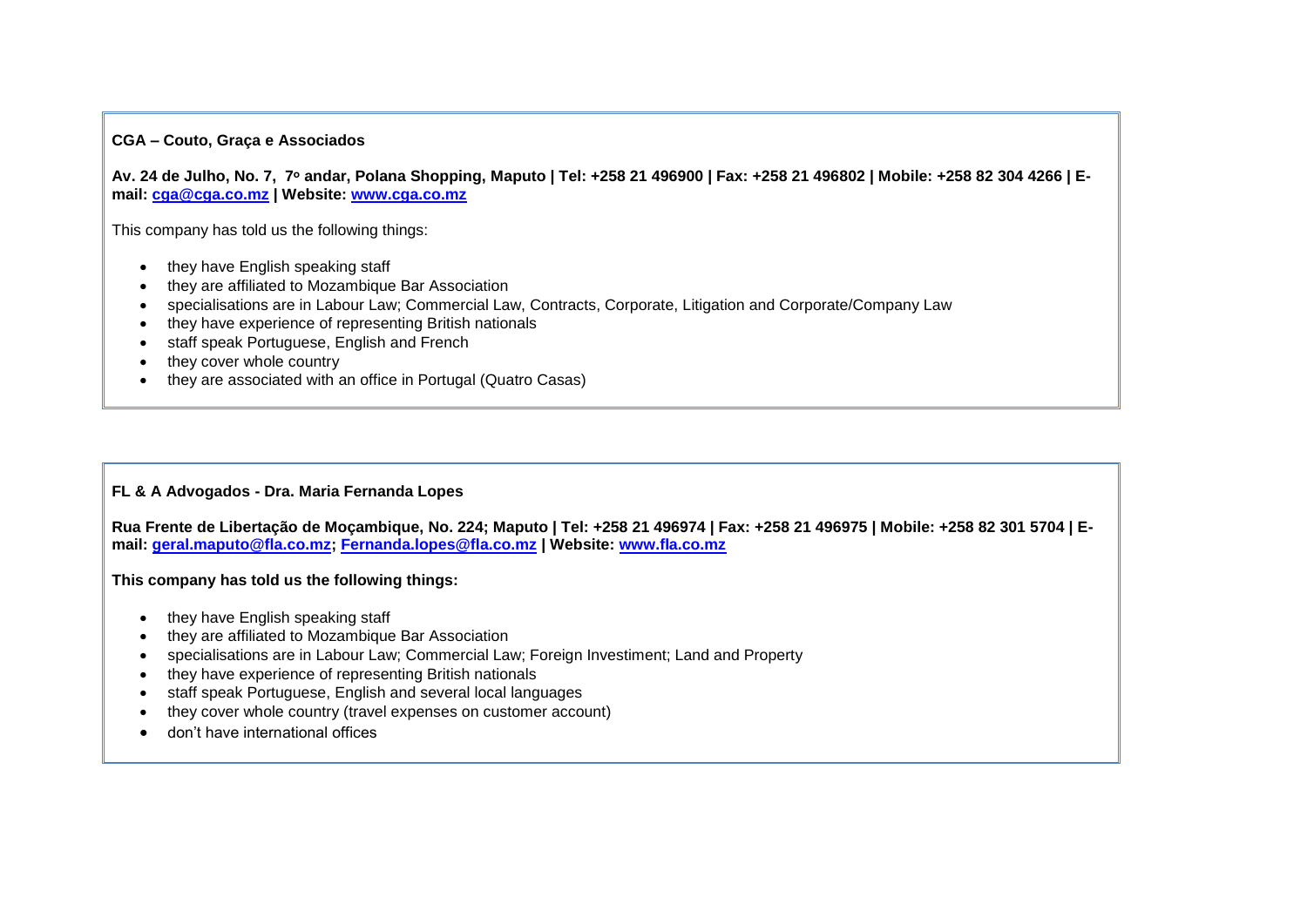**GCAC - Gilberto Correia Advogados & Consultores Dr. Gilberto Correia**

**Rua Álvaro Ferraz No. 333 (Vivenda Cunha), Beira | Tel: +258 23 328310 | Fax: +258 23 328750 | Mobile: +258 82 517 3440, +258 82 501 9740 or +258 84 501 9740 | E-mail: [geral@correiadvogados.com;](mailto:geral@correiadvogados.com) [g.correia@correiadvogados.com](mailto:g.correia@correiadvogados.com)**

**This company has told us the following things:**

- they have English speaking staff
- they are affiliated to Mozambique Bar Association
- specialisations are in Commercial Law; Administrative Law; Labour Law; Civil Rights; Business Law
- they do not have experience of representing British nationals
- staff speak Portuguese and English
- they cover whole country but have offices in Beira, Tete and Nampula provinces
- don't have international offices

#### **Dr. Jafar Gulamo Jafar**

**Rua 12314, Parcela 512, Unidade D, Matola** and; **Av. Ahmed Sekou Touré, No 1597, R/C Direito, Maputo | Mobile: +258 82 302 3690** or **+258 84 321 8840 | E-mail: jgjafar@tvcabo.co.mz** 

**This company has told us the following thing:**

- they have English speaking staff
- they are affiliated to Centre for Arbitration, Conciliation and Mediation CACM
- specialisations are in Commercial, Arbitration, Labour and Civil Law
- staff speak Portuguese, English, French and Spanish
- they cover whole country
- they have Partnership with Dr. Pedro Roque in Portugal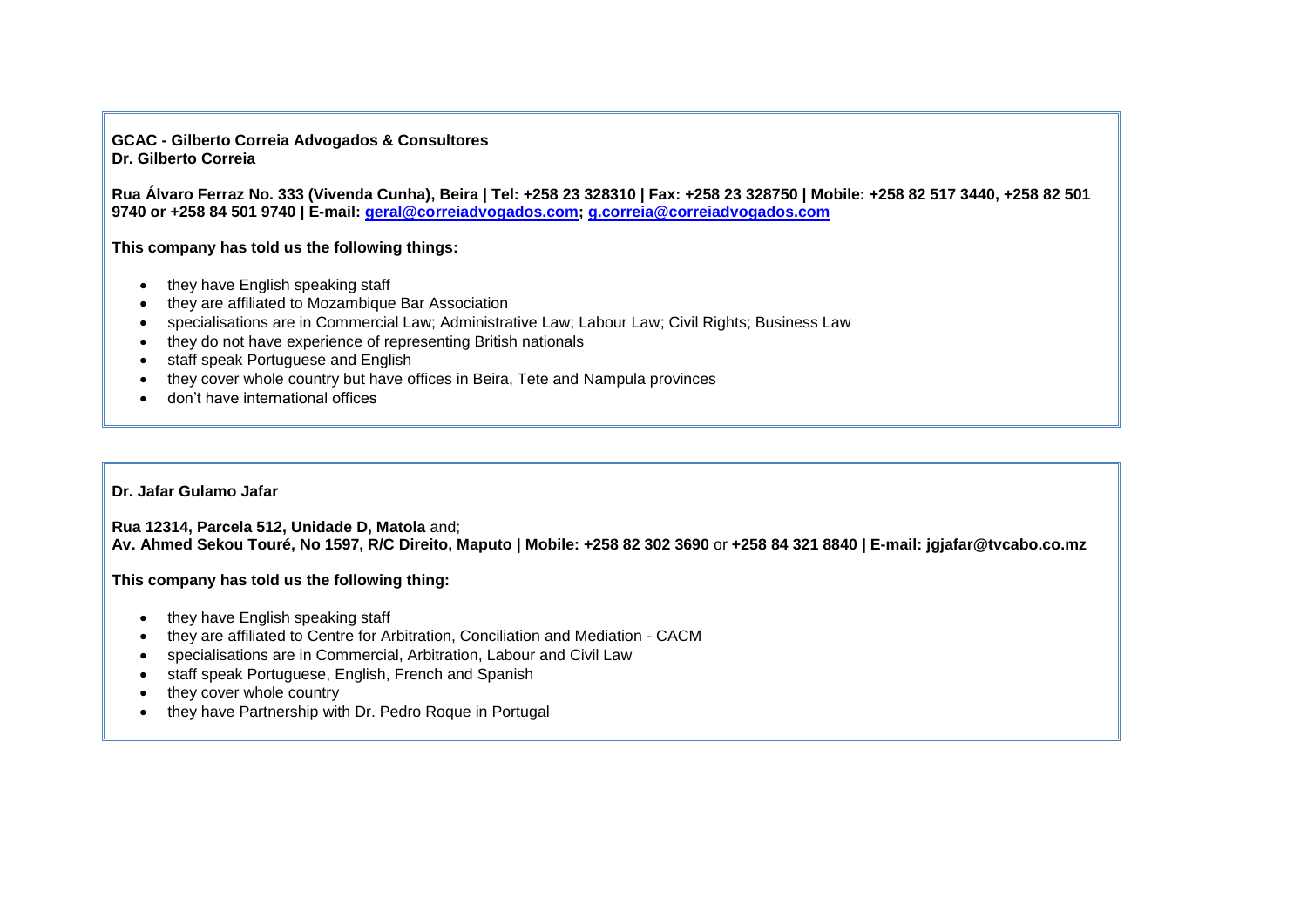#### **Juriscom – Juristas Consultores (Advogados Associados)**

**Rua dos Flamingos No.48 Único, Bairro da Coop, Maputo | Tel: +258 21 419763 | Fax: +258 21 419766 | Mobile: +258 82 305 3370 | Email: [juriscom@tdm.co.mz](mailto:juriscom@tdm.co.mz)**

This company has told us the following things:

- they have English speaking staff
- they are affiliated to Mozambique Bar Association
- specialisations are in Labour , Criminal, Commercial and Civil Law
- staff speak Portuguese & English
- they cover whole country
- they have international offices in Portugal

#### **MLA Malalane Lawyers - Advogados Dr. António Malalane**

**Av. Mao-Tse-Tung No. 858 R/C, Maputo | Tel/ Fax: +258 21 485880 | Mobile: +258 84 487 8800, +258 82 307 2213 | E-mail: [malalane@justice.com,](mailto:malalane@justice.com) [amalalane@malalanes.com](mailto:amalalane@malalanes.com) | Website: [www.malalanes.com](http://www.malalanes.com/)**

This company has told us the following things:

- they have English speaking staff
- they are affiliated to Mozambique Bar Association, Portugal, England & Wales
- specialisations are in Public International Law; International Arbitration; Intellectual Property; Project Finance Iniciative; Real Estate; Aviation, Banking; Construction; Energy; Insurance; Mining; Shipping; Tax
- they have experience of representing British nationals
- staff speak Portuguese, English, Spanish, French and Italian
- they cover whole country
- they have international offices in Portugal and Partnership Agreement in RSA, UK, Kenya, Namibia, Nigeria & Uganda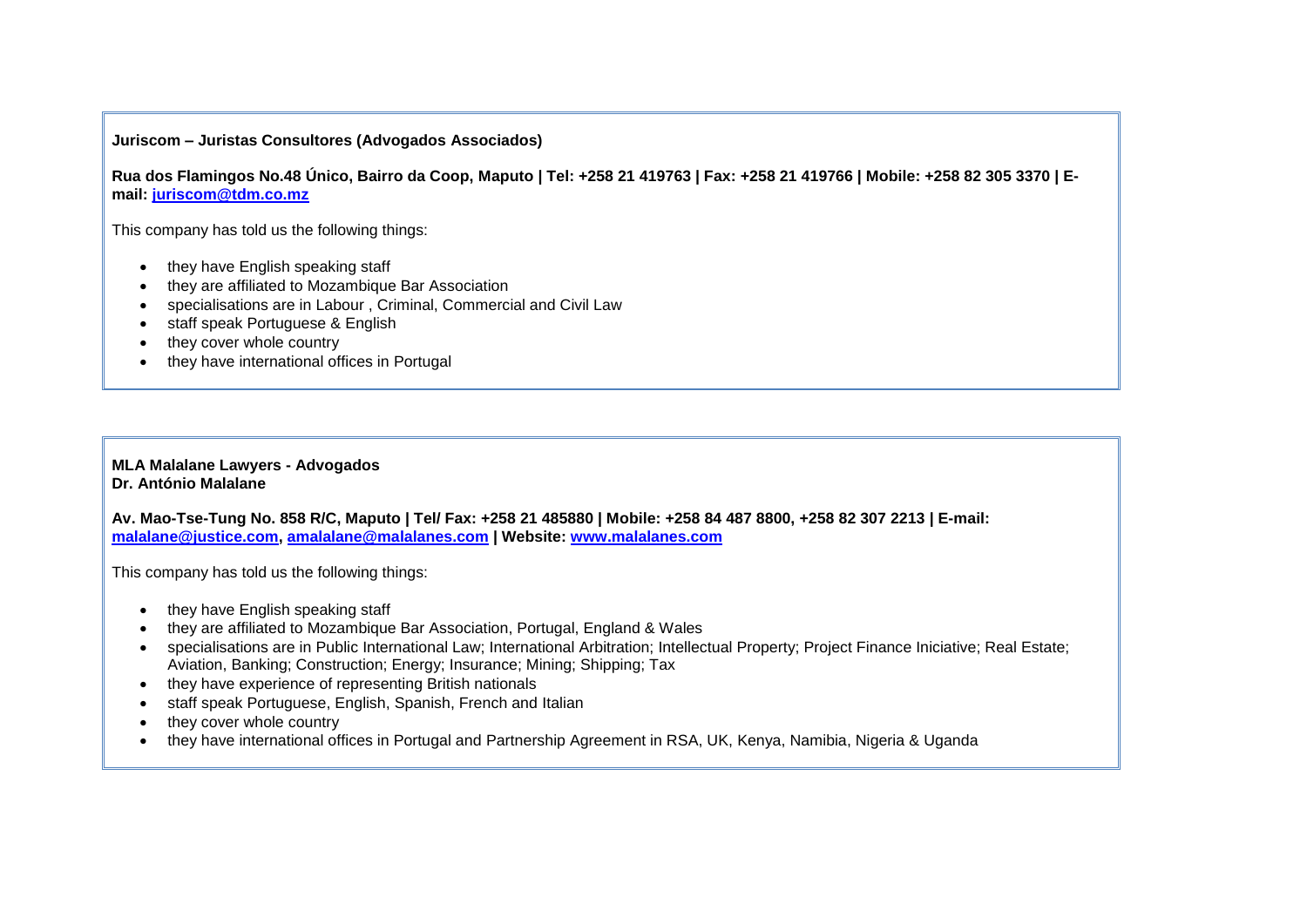#### **SAL & Caldeira Advogados, Lda.**

**Av. Julius Nyerere No. 3412, Maputo | Tel: +258 21 241400 | Fax: +258 21 494710 | Mobile: +258 82 314 7560 | E-mail: [admin@salcaldeira.com](mailto:admin@salcaldeira.com) | Website: [www.salcaldeira.com](http://www.salcaldeira.com/)**

**Av. Eduardo Mondlane, Tete Shopping 1ᵒ andar, Tete | Tel: +258 25 223113 | E-mail: [salctete@salcaldeira.com](mailto:salctete@salcaldeira.com)**

This company has told us the following things:

- they have English speaking staff
- they are affiliated to Mozambique Bar Association and Centre for Arbitration, Conciliation and Mediation CACM
- specialisations are in Arbitration, Banking, Tax, Labour, Migration and Natural Resources, Commercial, Societário
- staff speak Portuguese, English
- they cover whole country and have other offices in Tete and Pemba
- they have Partnership Agreement with DLA Africa Group

**SIS Consultores Dr. Angelo Inocentes das Neves Salgado**

**Av. Zedequias Manganhela No. 520, 11ᵒ Esquerdo, Maputo | Tel: +258 21 326008; +258 21 325836 | E-mail: [anjolus@ssconsultores.co.mz](mailto:anjolus@ssconsultores.co.mz)**

This company has told us the following things:

- they have English speaking staff
- specialisations are in Civil, Property & Industrial
- they have experience of representing British nationals
- they cover whole country
- staff speak Portuguese, French and Italian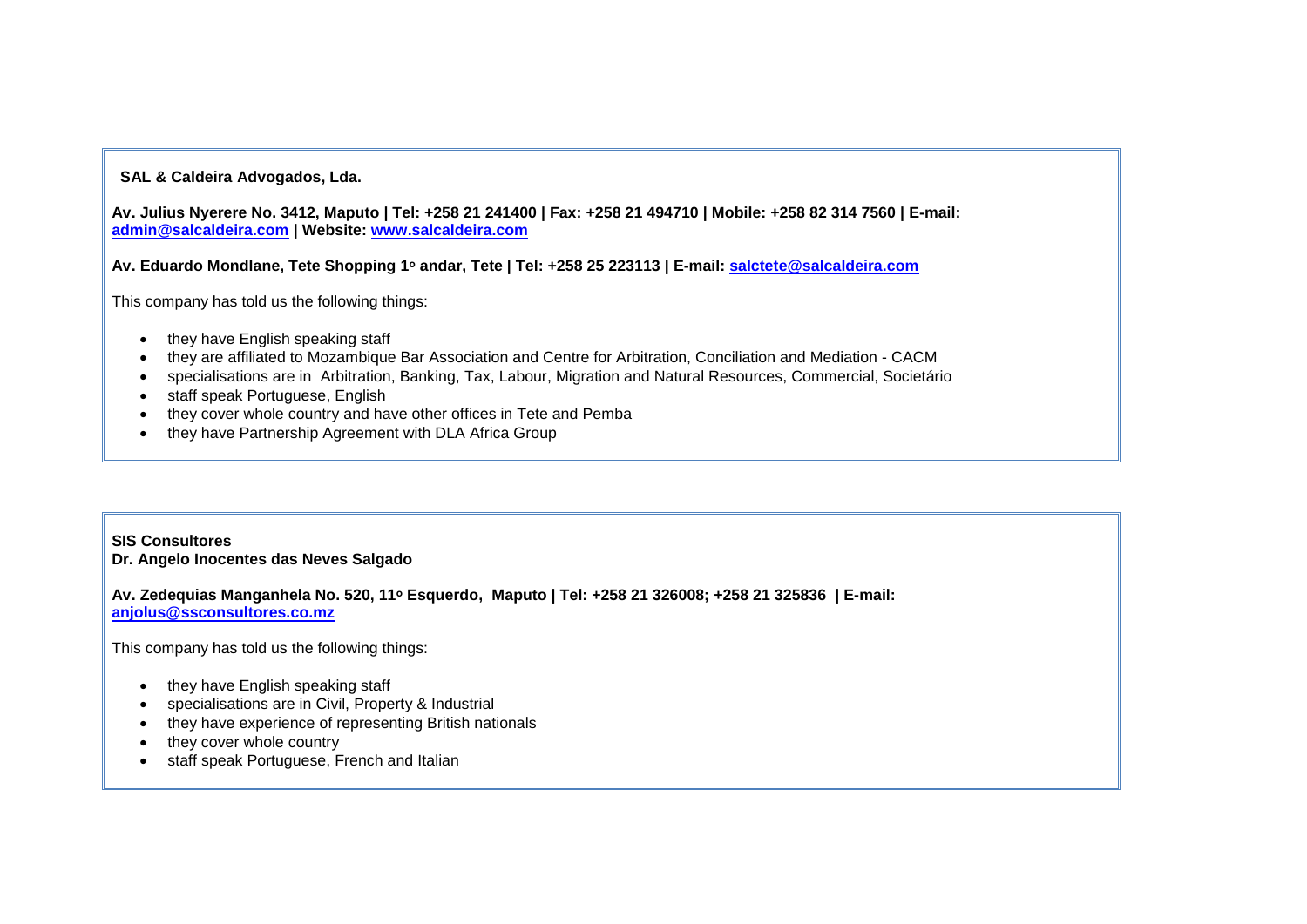### **Feedback Form for Customers**

If you do decide to use any of the lawyers on this list, we would like to hear from you. While there is no obligation on your part to provide feedback on the services you receive, **any feedback you can give us is helpful.**

Once completed, please return the form to the **British High Commission** by post to **Av. Vladimir Lenine No. 310, P.O. Box 55** or by email to [maputo.consularEnquiries@fco.gov.uk](mailto:maputo.consularEnquiries@fco.gov.uk) Thank you for your help.

1. Name of firm:  $\blacksquare$  Name of lawyer:

2. Date of contact:

Are any of the details on our list regarding this provider wrong? (e.g. address, telephone number, etc.)

- 3. What service did you need?
- 4. Why did you need this service?

Please circle the appropriate boxes below:

**(a) If the service provided English speaking services, how would you rate the standard of English?**

Excellent Good Average Poor Very Poor

## **(b) How would you rate the professionalism of the staff?**

| Excellent | Good | Average | Poor | Very Poor |
|-----------|------|---------|------|-----------|
|-----------|------|---------|------|-----------|